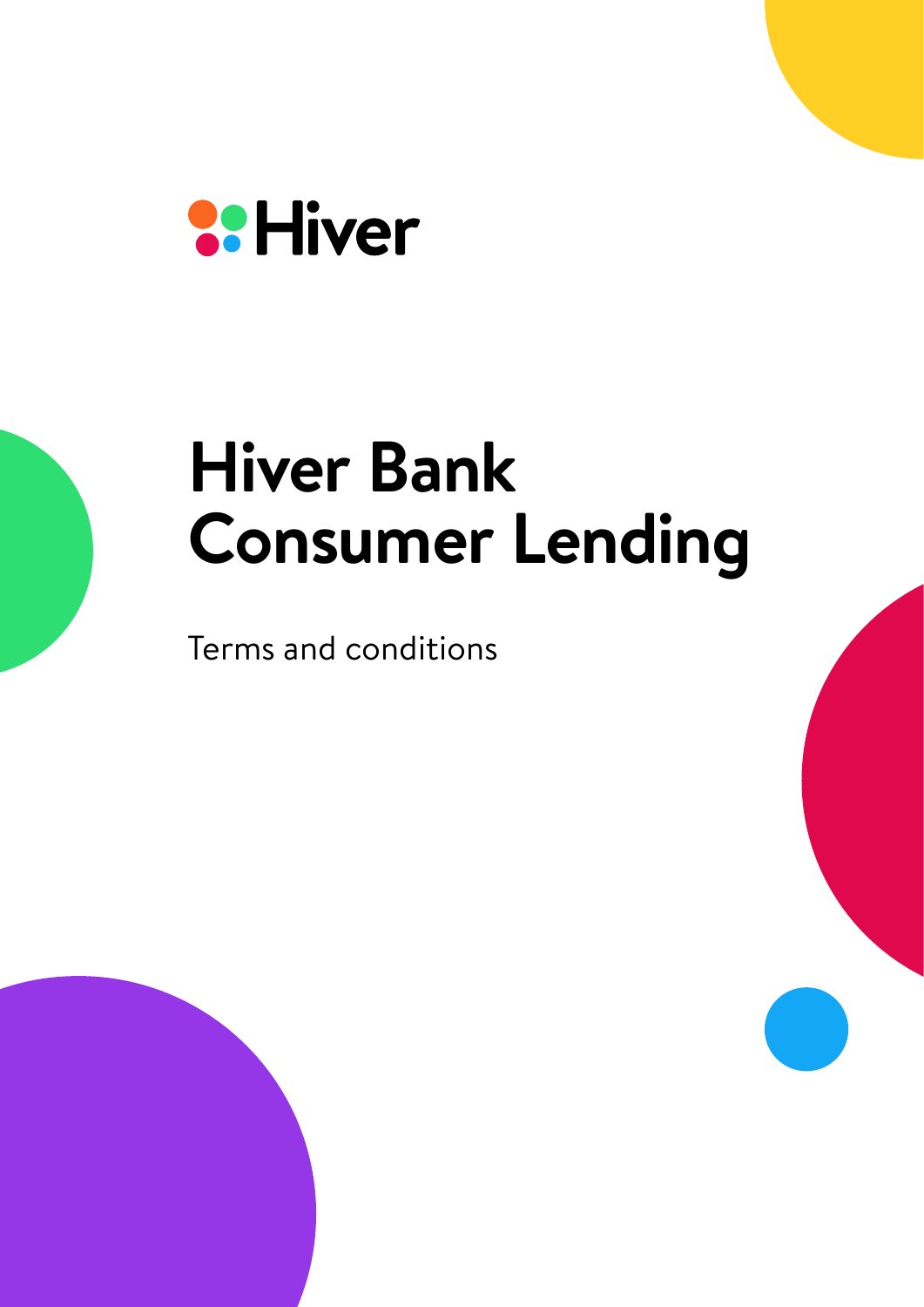# **Important information**

#### **Who we are**

Teachers Mutual Bank Limited ABN 30 087 650 459 AFSL/Australian Credit Licence 238981.

In this document, "the Bank", "we", "us" and "our" means Teachers Mutual Bank Limited; and "you" means a person with one or more of our products or services.

The Credit Provider under your Offer and Loan contract is Teachers Mutual Bank Limited ABN 30 087 650 459 AFSL/Australian Credit Licence 238981

## **WARNING**

This document does not contain all the precontractual information we must give you. Your loan contract is made up of the Schedule and this booklet. You should read both before committing to your loan.

## **Offer may be withdrawn**

We may withdraw the offer set out in the Schedule and this booklet at any time before you accept it or may refuse to advance the amount of credit after acceptance if:

- we become aware that there has been a significant change to your financial position that will undermine your ability to service the proposed loan; or
- you fail to meet any of your obligations under your loan agreement.

## **What parts of this booklet apply to my loan?**

For home loans – read Parts A, B, C and D.

For personal loans – read Parts A, C and D.

# **Information about the Customer Owned Banking Code of Practice and the National Credit Code**

The relevant provisions of the Customer Owned Banking Code of Practice apply to this loan contract if the borrower is an individual. The Customer Owned Banking Code of Practice requires us to give you information about the current interest rate (the annual percentage rate) and current fees and charges applying to this loan whenever you request it.

References in this loan contract to the National Credit Code or to the information statement "Things You Should Know About Your Proposed Credit Contract" (ie Part E of this booklet) do not apply if the borrower has stated that the purpose of the loan is for business purposes or if the borrower is not an individual.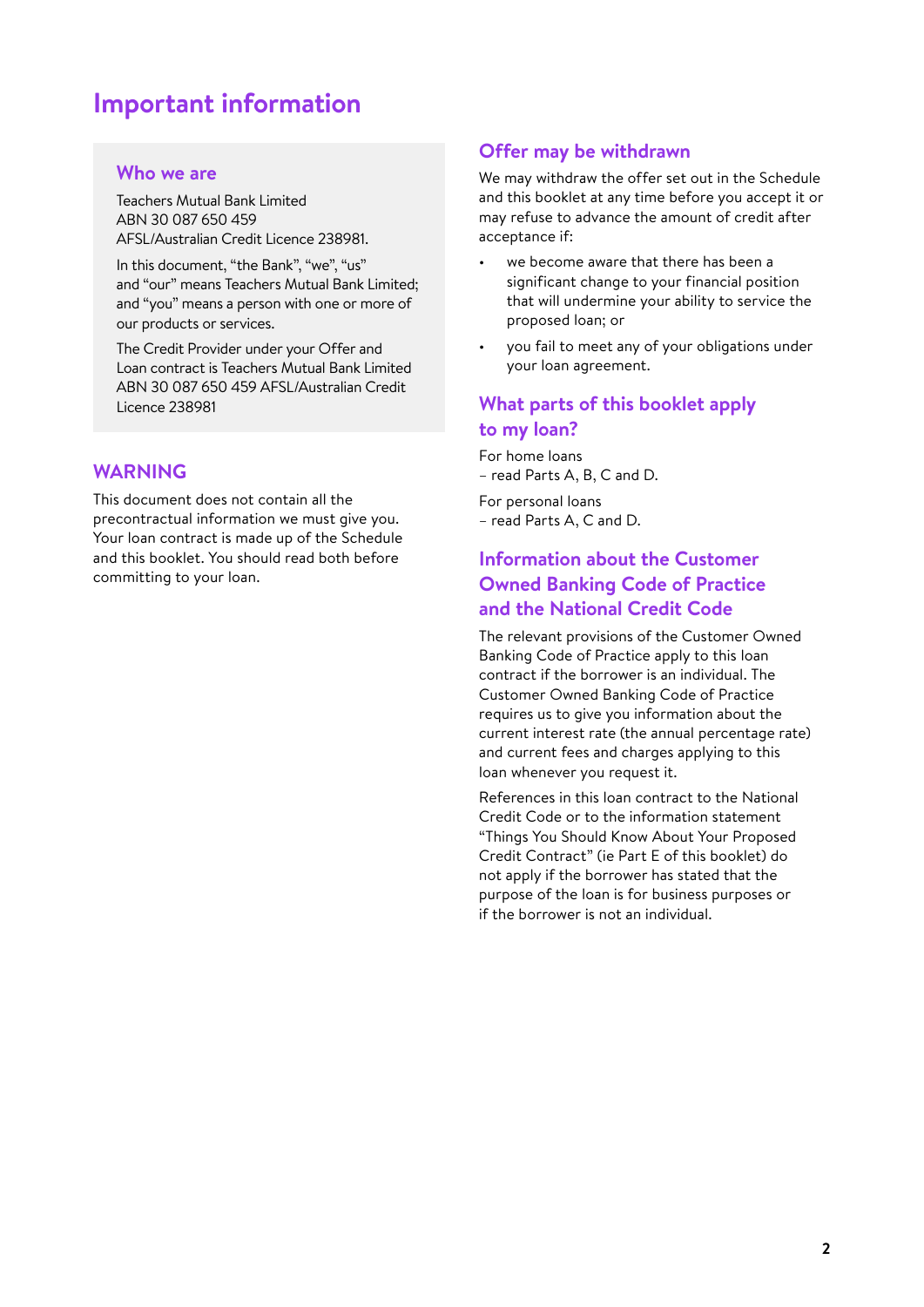# **Contents**

## **Part A**

#### **Home loans & personal loans – specific terms 4**

- 1. Amount of credit
- 2. Funding pre-conditions
- 3. Repayments
- 3A. Early Repayments and Break Fee
- 3B. Calculation of Break Fee
- 4. Interest charges
- 5. Redraw facility
- 6. Top-up

## **Part B**

| Home loans - further specific terms |                      |  |
|-------------------------------------|----------------------|--|
|                                     | Interest only period |  |

- 7A. Mortgage offset facility
- 8. Repayment pause

## **Part C**

# **All loans – general terms 8**

- 9. Calculating interest charges
- 10. Calculating default interest charges
- 11. Credit fees and charges
- 12. Payment issues
- 13. Variation of annual percentage rates
- 14. Variation of interest calculations
- 15. Variation of credit fees and charges
- 16. Variation of repayments
- 17. Other variations
- 18. Default
- 19. Enforcement expenses
- 20. Giving information to any guarantor
- 21. Statement of Account
- 22. How we give you notices and other communications and documents
- 23. Miscellaneous matters
- 24. Definitions and interpretation

# **Part D**

#### **Information statement 12**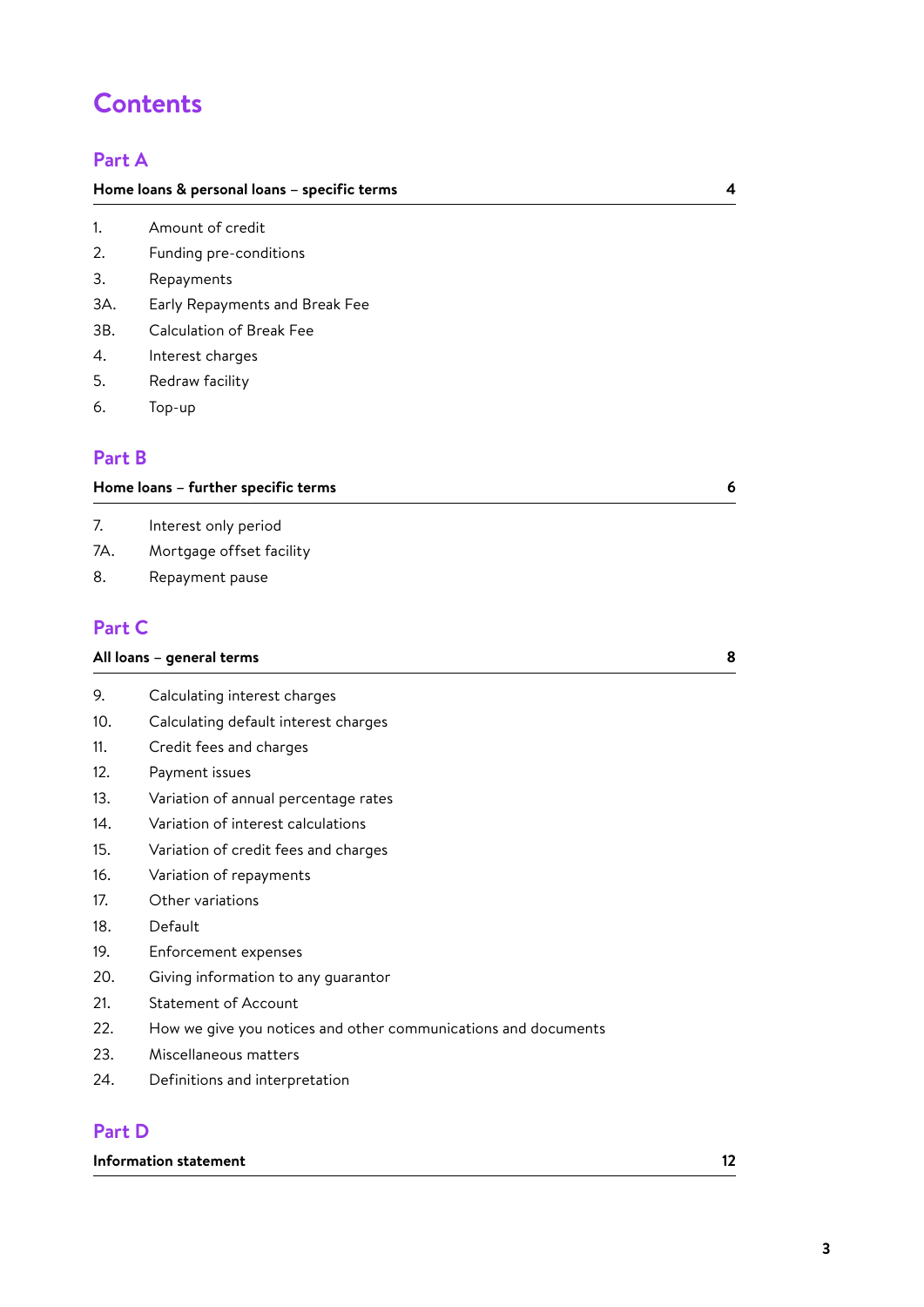# **Part A**

## **Home loans & personal loans – specific terms**

#### **For home loans see also Parts B, C and D.**

**For personal loans see also Parts C and D and, if the personal loan is secured by a motor vehicle mortgage, see also the Vehicle Mortgage terms and conditions.**

#### **1 Amount of credit**

- 1.1 Subject to clause 2 and this loan contract, we agree to lend you up to the amount of credit specified in the Schedule.
- 1.2 Where any credit fee is to be paid from the loan amount and the amount of credit fee that is actually paid is less than the amount disclosed in the loan schedule, we will not advance the difference to you.

#### **2 Funding pre-conditions**

- 2.1 We will not lend you the amount of credit specified in the Schedule until, where specified in the Schedule:
	- (a) you give us a mortgage over the Mortgaged Property;
	- (b) the Guarantor gives us a guarantee that satisfies us;
	- (c) the Guarantor gives us a mortgage over the Mortgaged Property that satisfies us;
	- (d) you and the Guarantor take out any compulsory insurance, credit related insurance or mortgaged property insurance that we may reasonably require;
	- (e) your mortgage and the Guarantor's mortgage is stamped and, if appropriate, registered; and
	- (f) you and the Guarantor prove to us that you have taken out the insurance referred to in clause 2.1(d).
- 2.2 You must arrange to draw the amount of credit within the time set out below unless:
	- (a) the Schedule provides otherwise; or
	- (b) we both agree on a later date.

The required time for drawing the amount of credit (measured from the date set out at the top of the loan schedule) is:

- (i) for personal loans: within 30 days; and
- (ii) for home loans: within 90 days.

If you do not draw the amount of credit within this time, we may terminate this loan contract. 2.3 If the annual percentage rate is fixed under this loan contract, then you must draw on the full amount of credit at the one time.

#### **3 Repayments**

3.1 You must repay the loan by making the repayments when required as set out in the Schedule. Your obligation to make the repayments as set out in the Schedule is subject to the terms of the loan contract, for example, if repayment amounts are varied due to movements in interest rates.

> You must also repay any other amounts which you become liable to pay under the loan contract, for example, should the circumstances arise, enforcement expenses.

3.2 During any Fixed Rate Period, you are not permitted to make any Early Repayment before the due date set out in the Schedule, unless you are paying out your loan in full.

#### **3A Early Repayments and Break Fee**

- 3A.1 Warning: When you enter into a fixed rate loan, we commit to lend you the funds at that fixed rate for the whole of the Fixed Rate Period. As a consequence, we may incur a loss if an Early Repayment is made to your loan and the Wholesale Interest Rate is, at the time of the Early Repayment, lower than the Wholesale Interest Rate at the commencement of your Fixed Rate Period. In such circumstances, we will calculate the Break Fee.
- 3A.2 If we suffer any loss as a consequence of such Early Repayment, the Break Fee is due and payable to us immediately as a reasonable estimate of our loss.

#### **3B Calculation of Break Fee**

- 3B.1 To calculate the Break Fee, we calculate the difference between:
	- (a) Our estimation of the present value of the scheduled repayments and End Balance discounted at the fixed interest rate applying to your loan during your Fixed Rate Period, but reduced for the Difference in Wholesale Interest Rates; and
	- (b) Our estimation of the present value of the scheduled repayments and End Balance discounted at the fixed interest rate applying during your Fixed Rate Period.
- 3B.2 If an Early Repayment is made which partially reduces the total outstanding balance of your loan, the Break Fee is initially calculated as above, but then reduced in the same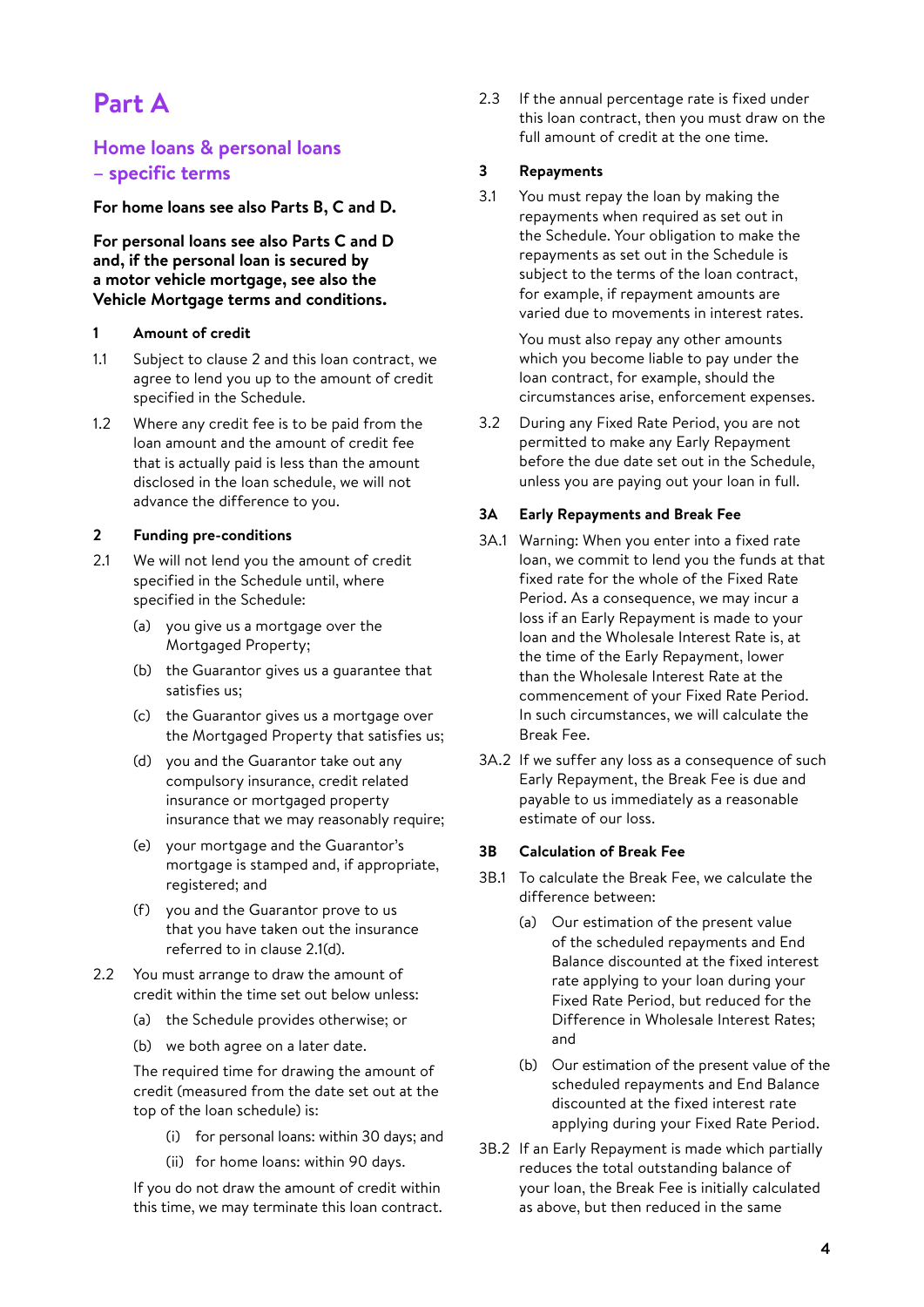proportion that the amount you repaid early bears to the unpaid balance immediately prior to the time of the partial Early Repayment.

3B.3 As we manage our loan funding and interest rates on a portfolio basis, there may not be transactions directly referable to your loan.

#### **Meaning of certain words and expressions**

In Clauses 3, 3A and 3B, the following definitions apply:

**Break Fee** is the amount which represents an adjustment to the interest charge for your loan account which is applied if an Early Repayment occurs. The Break Fee is calculated by reference to:

- (a) the Difference in Wholesale Interest Rates;
- (b) your loan balance at immediately prior to the time of Early Repayment;
- (c) the timing and amount of your remaining scheduled repayments, until the expiry of the Fixed Rate Period;
- (d) your End Balance.

**Difference in Wholesale Interest Rates** means the difference between:

- (a) The Wholesale Interest Rate at the commencement of your Fixed Rate Period, which is fixed for a period equivalent to your Fixed Rate Period; and
- (b) The Wholesale Interest Rate at the date of your Early Repayment which is fixed for a period equivalent to the remainder of your Fixed Rate Period.

**Early Repayment** means, during any Fixed Rate Period, where any of the following occurs:

- (a) your loan account is repaid in full;
- (b) your loan interest rate is switched from a fixed rate to another fixed rate or to another fixed rate term or to a variable rate;
- (c) a reduction is made to the total outstanding loan amount as a result of the discharge or substitution of any security;
- (d) a reduction is made to the total outstanding loan amount in advance of the repayments set out in your loan contract.

**End Balance** means your loan balance which would have applied at the end of the Fixed Rate Period if you had made the scheduled repayments and the Early Repayment had not occurred.

**Fixed Rate Period** is any period that the annual percentage rate under your loan contract is a fixed rate.

**Wholesale Interest Rate** means a rate set by us and which we estimate is a reasonable reflection of the applicable wholesale market interest rate at a particular time and/or for a particular period.

#### **4 Interest charges**

- 4.1 Interest and default interest (if any) is calculated as set out in clauses 14 and 15 respectively.
- 4.2 We will debit interest to your account on or about the same day every month. This day will not necessarily be the same day your repayments are due. We will also debit interest to your account on the day you pay the balance of the loan.
- 4.3 We will debit default interest to your account on the same days as we debit interest under clause 4.2.

#### **5 Redraw facility**

5.1 If your loan has a redraw facility, you must apply to register to use the facility unless your loan type has been automatically registered. Please refer to the Redraw Facility section of our website to determine whether you need to register.

> Subject to clause 5.2, you may redraw excess repayments made to your loan, providing your account remains one payment in advance after the redraw. For the purposes of this clause 5, excess payments are those repayments which we inform you from time to time have exceeded the minimum repayments required to be made under your loan contract.

- 5.2 Even if you have a redraw facility, you cannot redraw:
	- (a) If you have a construction loan and your loan is in the process of being drawndown during construction phase; or
	- (b) during any fixed rate period.
- 5.3 You can access your redraw facility directly by using internet banking or Hiver app to transfer from your loan account any available excess repayments to such other account you nominate.
- 5.4 The amount of the redraw will be debited to your loan and will accrue interest in accordance with clause 14.
- 5.5 If there is more than one borrower under this loan contract, you authorise us to process the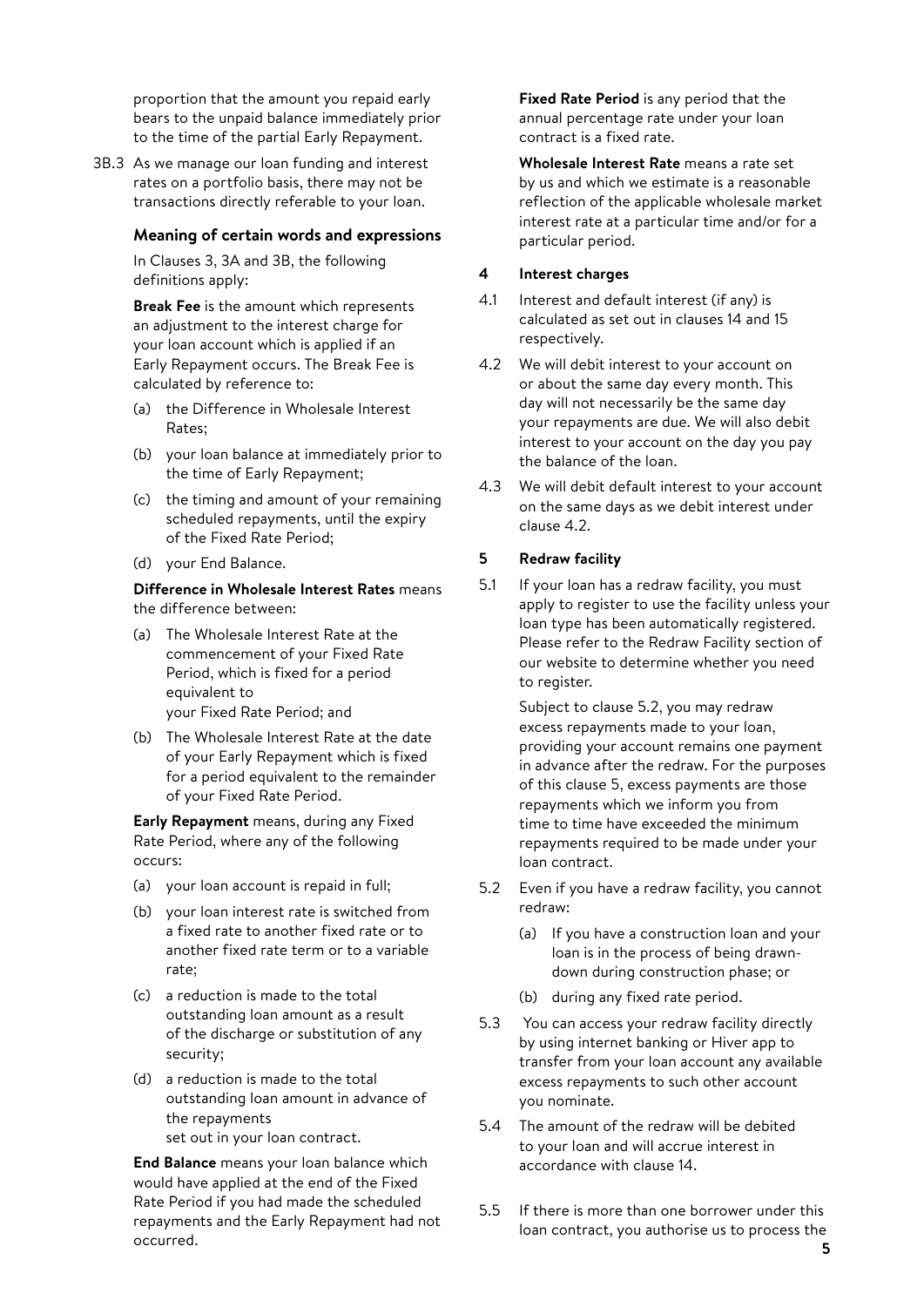redraw on the instructions of any of you until such time as any of you advise us, in writing, to the contrary.

- 5.6 Any attempted redraw that does not comply with this clause 5 will not be processed.
- 5.7 If a redraw fails to be processed:
	- (a) we are not required to give you any advance notice or reason for that failure; and
	- (b) we are not liable for any loss resulting from the failure of the redraw to be processed for any reason.
- 5.8 In addition to our rights to vary this contract under Part D, we may also vary this loan contract at any time by varying the minimum amount under any redraw facility available under this loan.

#### **6 Top-up**

- 6.1 This clause 6 does not apply to your loan during any fixed rate period.
- 6.2 You may request us to increase the amount of credit provided to you (as originally specified in the Schedule).
- 6.3 Any increase to the amount of credit are subject to our normal lending criteria and may be accepted or rejected at our absolute discretion.
- 6.4 Any increase to the amount of credit will take effect on the date notified to you by us. If the amount of credit is increased:
	- (a) we will recalculate the new repayments which will apply, to ensure that your loan is repaid during its term – which means the subsequent repayments may be higher than your current repayments; and
	- (b) we will give you written notice of your new repayment within 30 days.

# **Part B**

## **Home loans – further specific terms**

#### **Read this part only if you have a home loan.**

#### **7 Interest only period**

- 7.1 This clause 7 applies if your loan has an interest only period. This may be specified in the Schedule or subsequently agreed. No repayments of principal are required during an interest only period.
- 7.2 You may choose to cancel the interest only period and make repayments of principal

and interest on your loan. You must give us not less than 14 days written notice of your decision to cancel the interest only period. Any request to cancel the interest only period during a fixed rate period will be deemed to also be a request to switch from an annual percentage rate which is fixed to one which is variable.

- 7.3 If you cancel the interest only period prior to the end of the interest only period, a switching fee applies and break fee may apply.
- 7.4 You may also request us to extend the interest only period for a further period subject to clause 7.5. You must give us written notice of this no less than 14 days prior to the end of your current interest only period.
- 7.5 We have absolute discretion as to whether we will allow you to extend your interest only period. Any extensions of interest only periods may only be granted if the total interest only period under your loan does not exceed 5 years.
- 7.6 If you do not give us notice prior to the expiry of your interest only period in accordance with clause 7.4, at the end of the interest only period your loan will revert to a variable rate loan with payments of principal and interest.
- 7.7 Before the end of any interest only period:
	- (a) we will recalculate the repayments which will apply after the interest only period to ensure that your loan is repaid during its term – which means the subsequent repayments may be higher than the repayments during the then current interest only period; and
	- (b) we will give you written notice of the new repayment amount at least 20 days before the first such repayment is due.

#### **7A Mortgage offset facility**

7A.1 Under the mortgage offset facility, it is linked to your eligible home loan account with your eligible transaction account.

> The mortgage offset facility is not available with any other type of loan or credit facility.

Please refer to the mortgage offset facility section of our website for details of:

- (a) which home loans are eligible; and
- (b) which transaction accounts are eligible for the mortgage offset facility; and
- (c) the Offset Percentage applying.
- 7A.2 Only one transaction account may be linked with any one home loan account. The owner of the transaction account must be the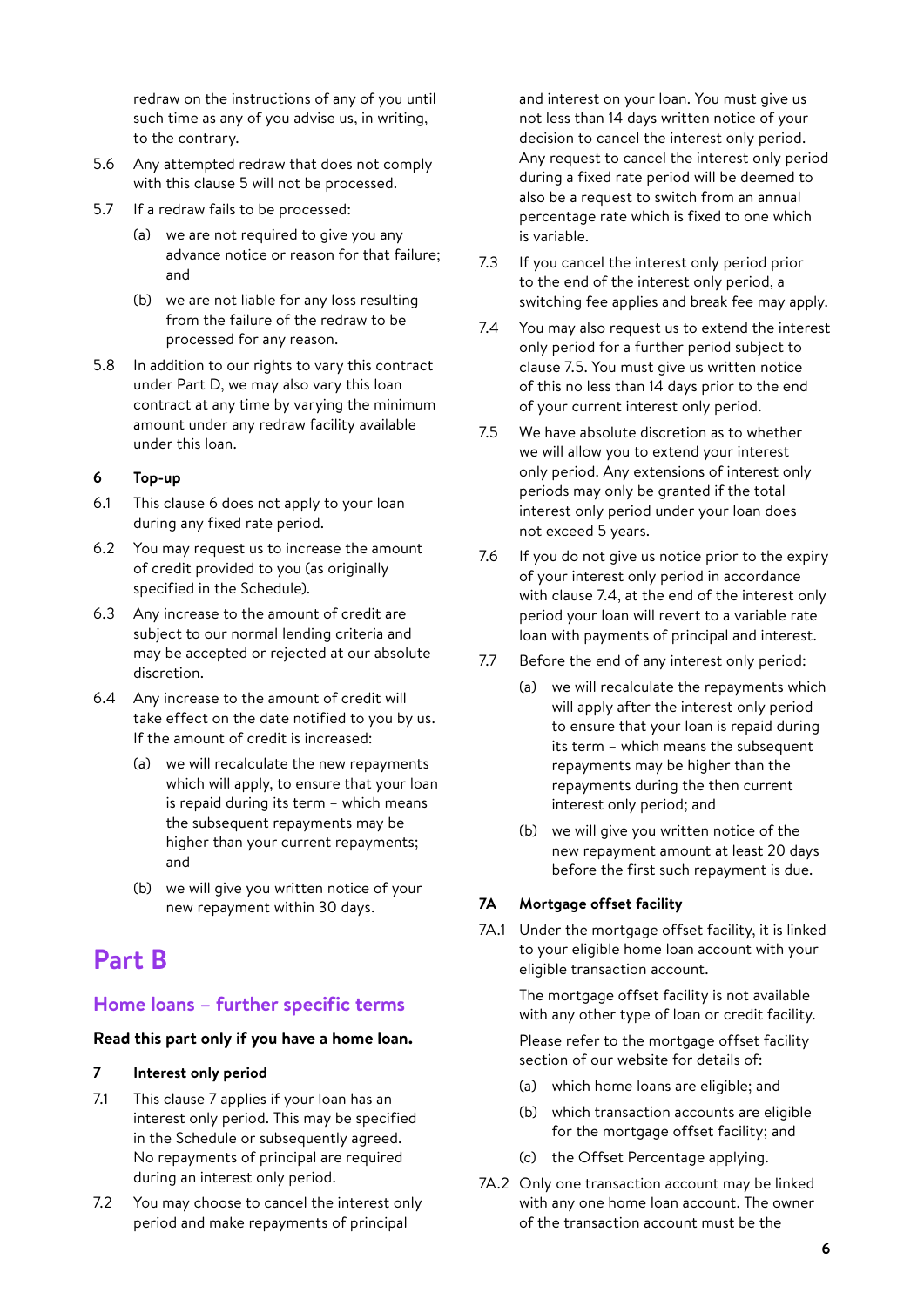borrower (or one of the borrowers) on the home loan account.

- 7A.3 In this Clause 7A, the following definitions apply:
	- (a) "Offset Percentage" means the percentage of the credit balance of your eligible transaction account which is taken into account in calculating your Offset Balance.
	- (b) "Offset Balance" is the amount which is the result of offsetting the credit balance of your transaction account against the debit balance of your home loan account, taking into account the Offset Percentage. For example, if:
		- (i) the balance of your eligible home loan account is dr \$100,000; and
		- (ii) the balance of your eligible transaction account is cr \$10,000; and
		- (iii) the Offset Percentage is 100%,

then the Offset Balance is \$90,000.

As a further example, assuming the same account balances as above but with an Offset Percentage of 50%, then the credit balance of your eligible transaction account taken into account is 50% of \$10,000, which is \$5,000. The Offset Balance is then \$95,000.

We may change the Offset Percentage at any time upon notice to you.

- 7A.4 Subject to sub-paragraph (d), for the mortgage offset facility to apply:
	- (a) the balance of your eligible home loan account must be a debit balance;
	- (b) the balance of your eligible linked transaction account must be a credit balance; and
	- (c) the Offset Balance must be a debit amount.

However:

- (d) if the Offset Balance is a credit amount, the mortgage offset facility applies only to the extent of the debit balance of your home loan account.
- 7A.5 If the balance of your linked transaction account is zero or in debit; or the balance of your home loan account is zero or in credit, the mortgage offset facility is not applied.
- 7A.6 Where, under paragraph 7A.4, the mortgage offset facility can be applied, interest on your eligible home loan account is charged at the contracted rate from your Offer and Loan Contract on the Offset Balance only.
- 7A.7 Your mortgage offset facility will be cancelled if:
	- (a) you request us to cancel the facility; or
	- (b) we cancel the facility under Clause 7A.9; or
	- (c) the facility is no longer offered by us; or
	- (d) either your home loan account or your linked transaction account is closed.

If the mortgage offset facility is cancelled, interest may then be payable on your previously linked transaction account in accordance with the terms and conditions applying to that account.

- 7A.8 When you request us either to set up or cancel your mortgage offset facility, we may take up to five business days to effect this.
- 7A.9 Using the mortgage offset facility does not affect any of your obligations under your Offer and Loan contract or any other provisions of the Consumer lending terms and conditions. You must continue to meet all your obligations including, without limitation, any agreed repayment amount. Otherwise, we may, at our discretion, cancel your mortgage offset facility.
- 7A.10 If for any reason we post to either your home loan account or your linked transaction account a transaction which has an effective date prior to the posting date, then:
	- (a) the balance of whichever account to which the transaction is posted is adjusted as from the effective date;
	- (b) if the affected account is your home loan account, the interest charged is also adjusted as from the effective date;

However:

- (c) we can only adjust the calculations for the mortgage offset facility as from the effective date if such date falls within the same interest period as the transaction is posted; and
- (d) if the effective date of the transaction falls within any prior interest period, we can only adjust the mortgage offset calculations with effect from the first day of the interest period in which the posting is made.

(An "interest period" generally equates to a statement cycle.)

#### **8 Repayment pause**

**7** Nothing in this clause 8 is intended to limit 8.1 This clause is to be read in conjunction with your rights under the National Credit Code to apply to us for temporary changes to the contract on the grounds of hardship or for the postponement of enforcement rights.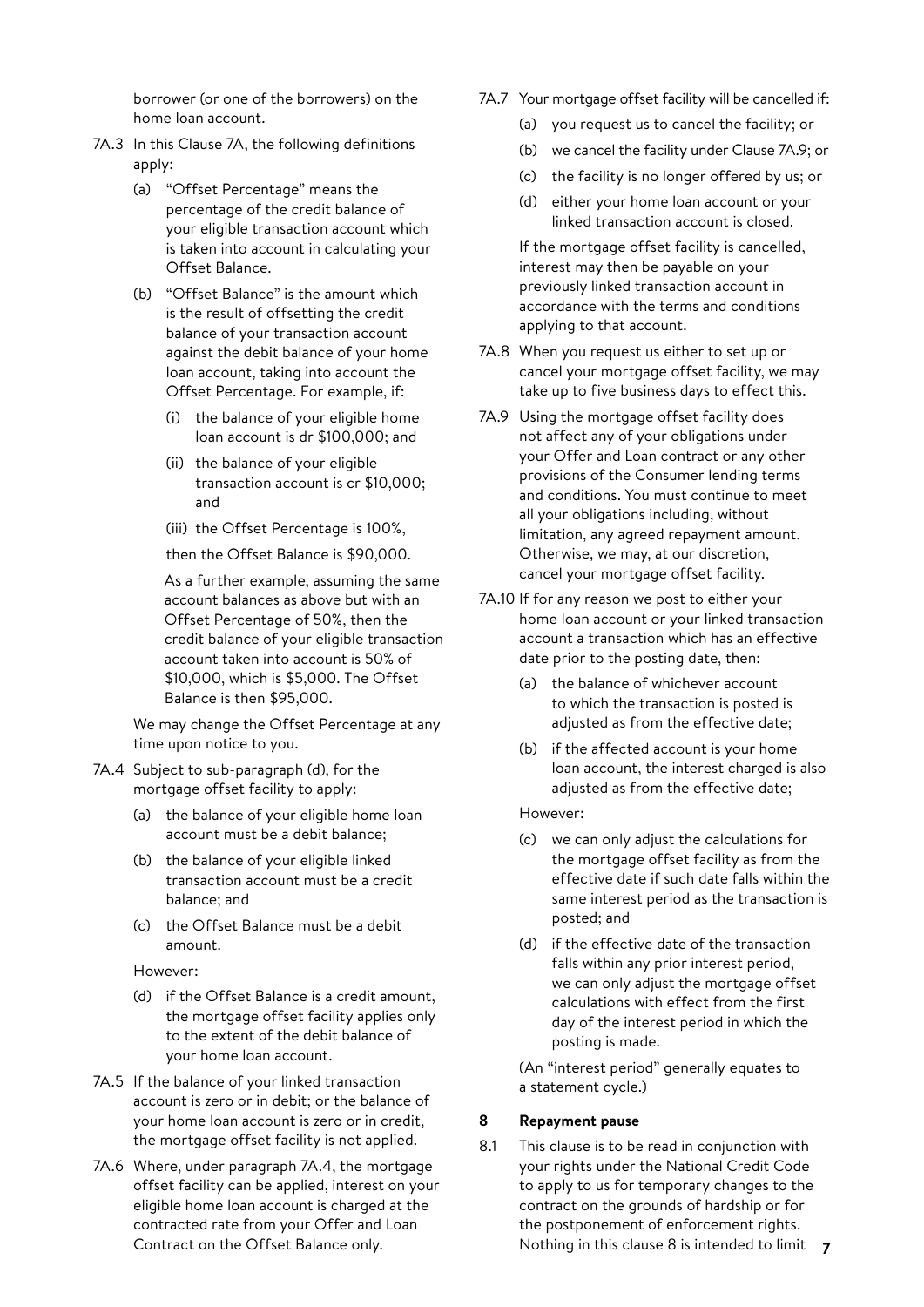your statutory rights to apply on the grounds of hardship in any way.

- 8.2 A repayment pause is a period during which no payments are required on your loan. It is to be not less than 1 month and not more than the shortest of the following periods:
	- (a) 6 months;
	- (b) the amount of time you are absent from your employment;
	- (c) the period you request; or
	- (d) a shorter period we decide is appropriate.
- 8.3 You may request a repayment pause by writing to us only if you satisfy all of the following criteria:
	- (a) your loan is a variable interest rate loan secured by a residential mortgage; and
	- (b) your loan is not a fixed interest loan, or an Interest Only Fixed Loan;
	- (c) your loan is not currently subject to an interest only period or fixed rate period;
	- (d) it must be at least 12 months since the date of this loan and since any previous application by you for a repayment pause;
	- (e) you must not have any current or previous arrears on this loan or any other loan with us;
	- (f) you must not have any unused available credit under a redraw facility when making a repayment pause application; and
	- (g) your repayment pause request must:
		- (i) be in writing signed by you (or both or all of you, if there is more than one borrower);
		- (ii) be received by us no later than 3 weeks prior to the proposed commencement of the repayment pause;
		- (iii) include evidence from your employer or a statutory declaration if you are self employed indicating the terms of the maternity, paternity, adoption or carer's leave being undertaken;
		- (iv) not request a repayment pause term longer than permitted under clause  $8.2(a)–(b)$ .
- 8.4 If we receive a repayment pause request from you we:
	- (a) may decide not to grant it at our absolute discretion;
	- (b) may decide to grant it for a shorter time than you have applied for;
- (c) will give you notice of our decision within 2 weeks.
- 8.5 During the term of any repayment pause:
	- (a) no repayments are payable;
	- (b) interest will accrue and be debited in accordance with clauses 4 and 14 (this will increase the outstanding balance you owe).
- 8.6 Before the end of any repayment pause:
	- (a) we will recalculate the repayments which will apply after the repayment pause, to ensure that your loan is repaid during its term – which means the subsequent repayments will be higher than repayments before the repayment pause; and
	- (b) we will give you written notice of the new repayment amount at least 20 days before the first such repayment is due.
- 8.7 When the repayment pause is over, you must make the new repayments.

# **Part C**

## **All loans – general terms**

#### **9 Calculating interest charges**

9.1 We will calculate interest daily by multiplying the unpaid daily balance of the account at the end of the day by the daily percentage rate. The daily percentage rate is the annual percentage rate divided by 365.

#### **10 Calculating default interest charges**

- 10.1 This clause only applies if a default rate of interest is specified in the Schedule.
- 10.2 If you do not make a repayment when due, you must pay us default interest as well as interest on the overdue amount.
- 10.3 We will calculate default interest daily by multiplying the overdue amount at the end of the day by the daily default percentage rate. The daily default percentage rate is the default rate of interest divided by 365.

#### **11 Credit fees and charges**

11.1 We may debit to your account any credit fees and charges set out in the Schedule

#### **12 Payment issues**

- 12.1 If we do not receive value for a direct credit, we may:
	- (a) reverse the credit; and
	- (b) charge you interest or default interest; and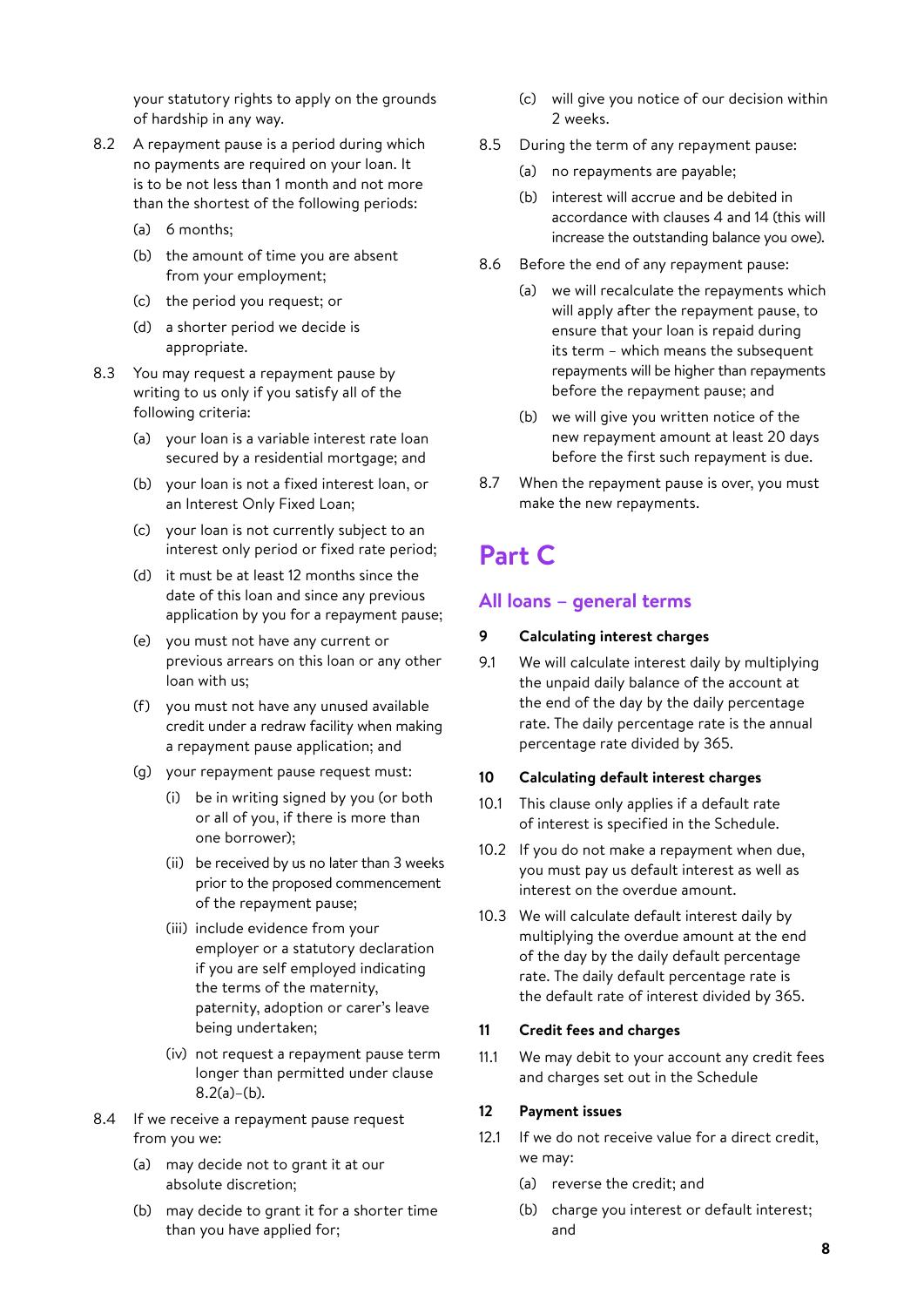- (c) exercise any right or remedy under this contract, as if the repayment had never been made.
- 12.2 If you are liable to us under two or more loan contracts and do not tell us to which account we are to credit any repayment, we may credit the repayment to this loan contract or any of the other loan contracts as we choose.
- 12.3 We may apply any payment from you or the guarantor to enforcement expenses, default interest, credit fees and charges, interest or principal in the order we choose.
- 12.4 We may apply any payment from you or the guarantor to the most recent debit to your account.

#### **13 Variation of annual percentage rates**

- 13.1 The Schedule may specify that the annual percentage rate is fixed for a period or this may be agreed subsequently. We will not vary the annual percentage rate during any fixed rate period, but we may vary it at any other time.
- 13.2 If a variation to the annual percentage rate increases your obligations, we must notify you on or before the day the increase takes effect by:
	- (a) publishing a notice in a newspaper and sending you notification in your next statement of account; or
	- (b) giving you written notice.

#### **14 Variation of interest calculations**

- 14.1 We may vary how we calculate interest or how often we debit interest.
- 14.2 If the variation increases your obligations, we must give you written notice at least 20 days before the increase takes effect.

#### **15 Variation of credit fees and charges**

15.1 We may vary any credit fee or charge by changing its amount or method of calculation or the time or frequency of its payment.

> We may also add new credit fees or charges. Despite this, we may not vary the break fee during any fixed rate period.

- 15.2 If the variation increases your obligations, we must notify you 20 days before the change takes effect by:
	- (a) publishing a notice in a newspaper and sending you notification in your next statement of account; or
	- (b) giving you written notice.
- 15.3 If the variation does not increase your obligations, we will send you notification in your next statement of account.

#### **16 Variation of repayments**

- 16.1 We may vary:
	- (a) the amount, frequency or time of repayments; or
	- (b) the method of calculating repayments; or
	- (c) the method of calculating the minimum repayment.
- 16.2 If any of these variations increase your obligations, we must give you written notice at least 20 days before the increase takes effect.
- 16.3 If a variation does not increase your obligations, we will notify you in your next statement of account.

#### **17 Other variations**

- 17.1 Except during any fixed rate period, we may vary this loan contract:
	- (a) when the annual percentage rate stated in the Schedule is expressed as a reference rate plus or minus a margin – to increase or decrease that margin or the reference rate;
	- (b) when the Schedule does not state a default rate of interest, to add a default rate of interest to calculate default interest charges under clause 15;
	- (c) to increase or decrease the default rate of interest specified in the Schedule;
- 17.2 If any of these variations increases your obligations, we must give you written notice at least 20 days before the increase takes effect.
- 17.3 If the variation does not increase your obligations, we will send you notification in your next statement of account.

#### **18 Default**

- 18.1 You are in default under this loan contract if:
	- (a) you do not make a repayment in full by the date it is due;
	- (b) you or the guarantor breach any term of this loan contract, the guarantee, any mortgage or any insurance policy that we require;
	- (c) the guarantee or any mortgage that we require is unenforceable according to its terms;
	- (d) the insurer terminates any insurance policy we require;
	- (e) you or the guarantor fail to renew on terms that satisfy us any mortgaged property insurance that we require;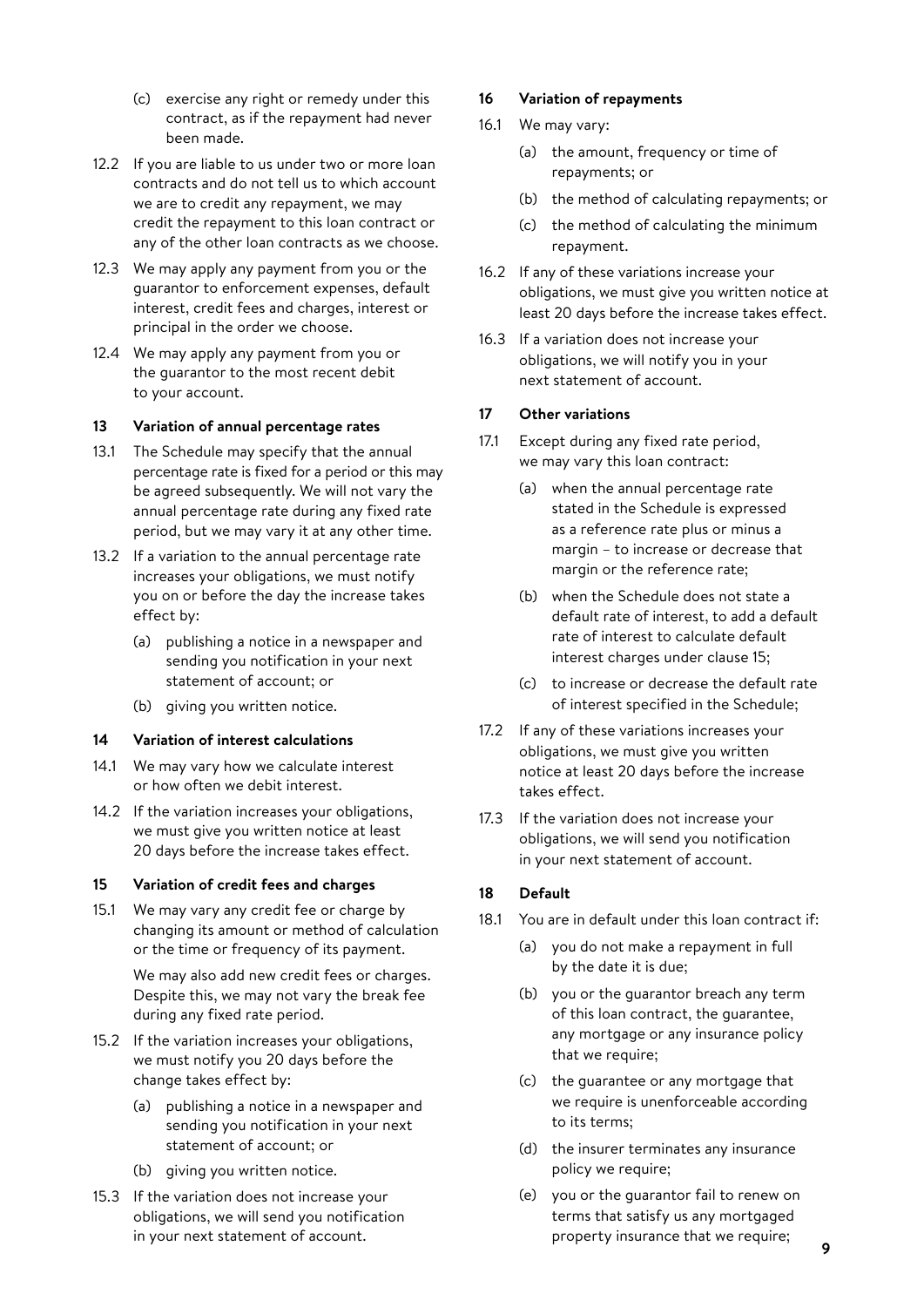- (f) you become bankrupt;
- (g) you seek to make an arrangement or composition with your creditors under a law dealing with bankruptcy; or
- (h) you cease to be a member of the Bank.
- 18.2 If you are in default, we may send you a default notice. The notice will tell you:
	- (a) what the default is;
	- (b) what you have to do to remedy the default; and
	- (c) that you will have at least 30 days from the date of the notice to remedy the default.
- 18.3 If you do not comply with the default notice, you become liable to pay us the balance of the loan immediately.
- 18.4 If you or the guarantor fails to do anything that this loan contract, the guarantee, any mortgage or any insurance policy requires you or the guarantor to do, we may:
	- (a) do the thing as required;
	- (b) do it in your name; and
	- (c) do it at your expense and debit your account for the expense.

#### **19 Enforcement expenses**

19.1 We may charge you enforcement expenses we reasonably incur.

We may debit these to your loan account.

- 19.2 An enforcement expense includes an expense for doing any of the following under this loan contract, any guarantee or any mortgage:
	- (a) enforcing any right we have
	- (b) attempting to enforce any right;
	- (c) performing any of your obligations or those of any guarantor in accordance with clause 18.4;
	- (d) protecting any right;
	- (e) waiving any right;
	- (f) contemplating the enforcement of any right; and
	- (g) sending an arrears letter or default notice before commencing enforcement proceedings.
- 19.3 An enforcement expense also includes any expense we have to pay on the dishonour of a payment in relation to this loan contract.

#### **20 Giving information to any guarantor**

Your signing this loan contract also operates as a consent to us to give information about this loan contract to any guarantor.

#### **21 Statement of Account**

- 21.1 We will give you statements of account by making them available for you to view and download in internet banking and in Hiver app.
- 21.2 A statement of account includes all your credit contracts and deposit accounts, except credit card contracts.
- 21.3 We will notify you electronically (for example by email, SMS text message, message in internet banking or secured message in Hiver app) when we make a new statement of account available for you in internet banking and in Hiver app.
- 21.4 Each debit and credit to your account takes effect on the date we assign to it which may not be the date on which it is processed and we may adjust any debit or credit at any time to reflect your and our obligations and the terms of this Contract.
- 21.5 You should check each statement of account as soon as you receive it and immediately tell us of any entry in the statement which you dispute.

#### **22 How we give you notices and other communications and documents**

- 22.1 We may give you notices and other communications and documents relating to this loan contract in any way allowed by law and the Customer Owned Banking Code of Practice.
- 22.2 Subject to any applicable legal requirements and any applicable provisions of the Customer Owned Banking Code of Practice, you agree that we may give you written notices and other communications and documents:
	- electronically (for example: by email, SMS text message, message or notification in internet banking or in secured message in Hiver app, publishing it on our website and notifying you that it is available);
	- by including it in or with a statement of account; or
	- by national media advertisement.
- 22.3 We may also give to you notices and other communications and documents relating to this loan contract electronically by making them available for you to view and download in internet banking and Hiver app.

#### **23 Miscellaneous matters**

#### 23.1 **Taxes and expenses**

(a) We may debit your account for any government tax or stamp duty.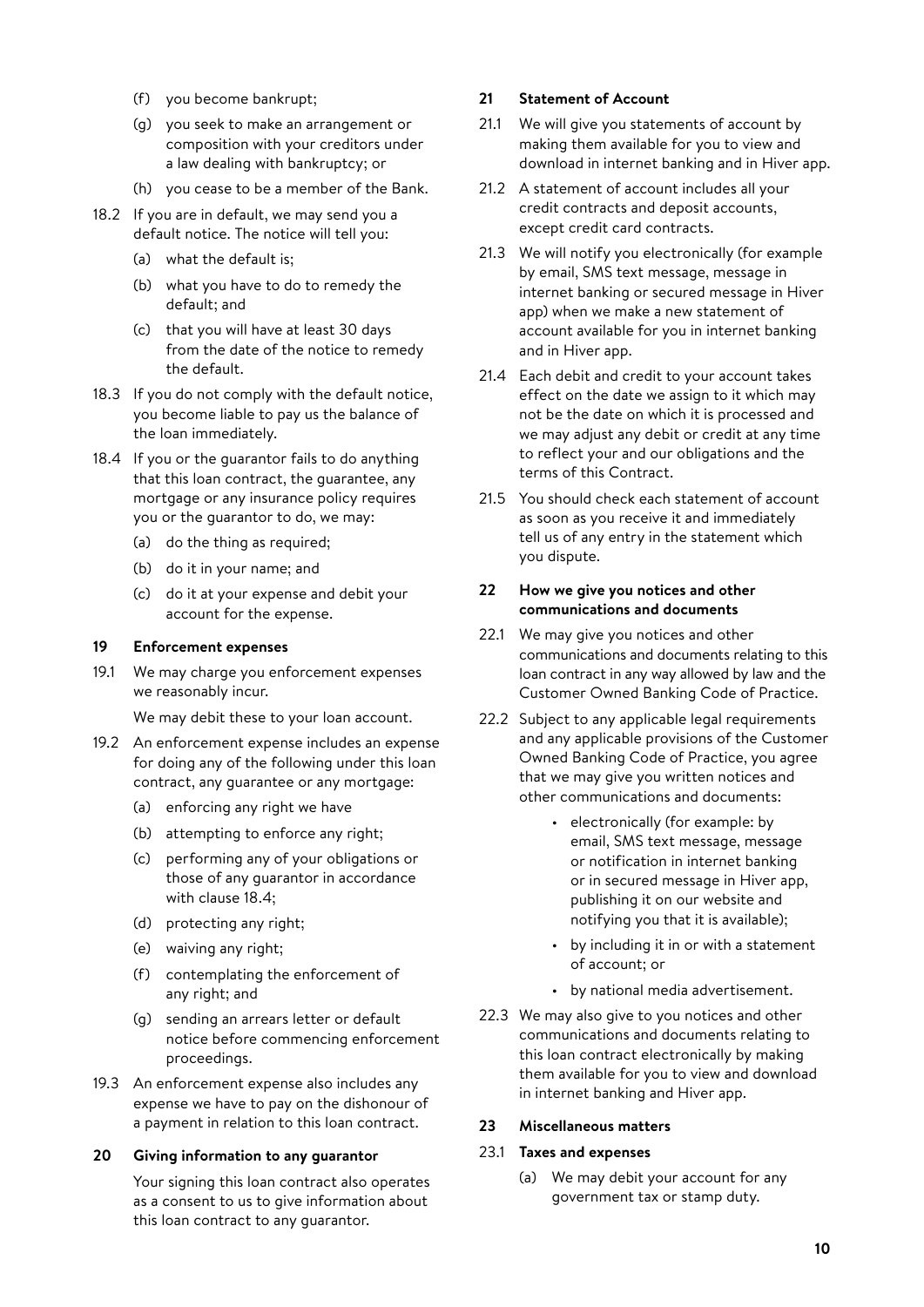(b) You agree to pay our legal costs and expenses of any guarantee or mortgage specified in the Schedule.

#### 23.2 **Payment and Performance of obligations:**

If you must make a payment or do any other thing on or by a day, you must do so by 5pm (in New South Wales) on that day or, if we have notified you of another time, that time.

#### 23.3 **Joint borrowers**

If there is more than one borrower, each of you is liable to us separately for the balance of the loan as well as together.

#### 23.4 **Assignment**

We may assign any of our rights under this loan contract, any mortgage or any guarantee. We do not need your consent to do so.

#### 23.5 **Information is correct**

You represent and warrant that all information, representations and documents that you, or any person acting on your behalf, gave us about your loan application are true and correct.

#### 23.6 **Waiver**

We may, in our sole discretion, waive a fee upon any incidence of it being incurred, without prejudice to our right to charge that fee or any other on any subsequent occasion that is incurred.

#### 23.7 **Severability**

If any part of this loan contract is invalid, unenforceable or in breach of the National Credit Code, it is not included in this loan contract. The remainder of this loan contract continues in full force and effect.

#### 23.8 **Assumptions**

The amounts disclosed as repayments and credit fees and charges set out in the Schedule are estimates based on the following assumptions, as applicable:

- (a) we do not vary:
	- (i) the annual percentage rate during the term of this loan contract;
	- (ii) the way we calculate interest under this loan contract;
	- (iii) any credit fee or charge;
- (b) we do not introduce any new credit fee or charge;
- (c) you make repayments or pay credit fees and charges as required under this loan contract and
- (d) any day on which you are required to make a repayment or pay a credit fee or charge is a business day.

#### **24 Definitions and interpretation**

In this loan contract:

- (a) a reference to 'we', 'us' or 'our' means Teachers Mutual Bank Limited;
- (b) a reference to 'you' means each borrower and as applicable, each mortgagor;
- (c) a reference to the 'Terms and Conditions' means the terms and conditions set out in Parts A, B, C and D of this booklet (as applicable);
- (d) the 'Terms and Conditions booklet' means this booklet;
- (e) the 'Schedule' is the schedule you sign, which records the particulars of your loan contract;
- (f) the 'loan contract' means the Terms and Conditions and the Schedule together;
- (g) 'Commencement date' means the date the amount of credit is paid by us;
- (h) words or phrases have the same meaning as in the Schedule;
- (i) words and phrases have the same meaning as in the National Credit Code;
- (j) headings are for convenience only and do not affect the interpretation of this agreement;
- (k) words importing the singular include the plural and vice versa;
- (l) words importing a gender include any gender;
- (m) other parts of speech and grammatical forms of a word or phrase defined in this loan contract have a corresponding meaning;
- (n) a reference to a clause is a reference to a clause of this loan contract;
- (o) a reference to a party to this contract includes that party's successors and permitted assigns; and
- (p) a reference to the 'end of the day' is the time we treat as being the end of the day for our end of day transaction processing on your account.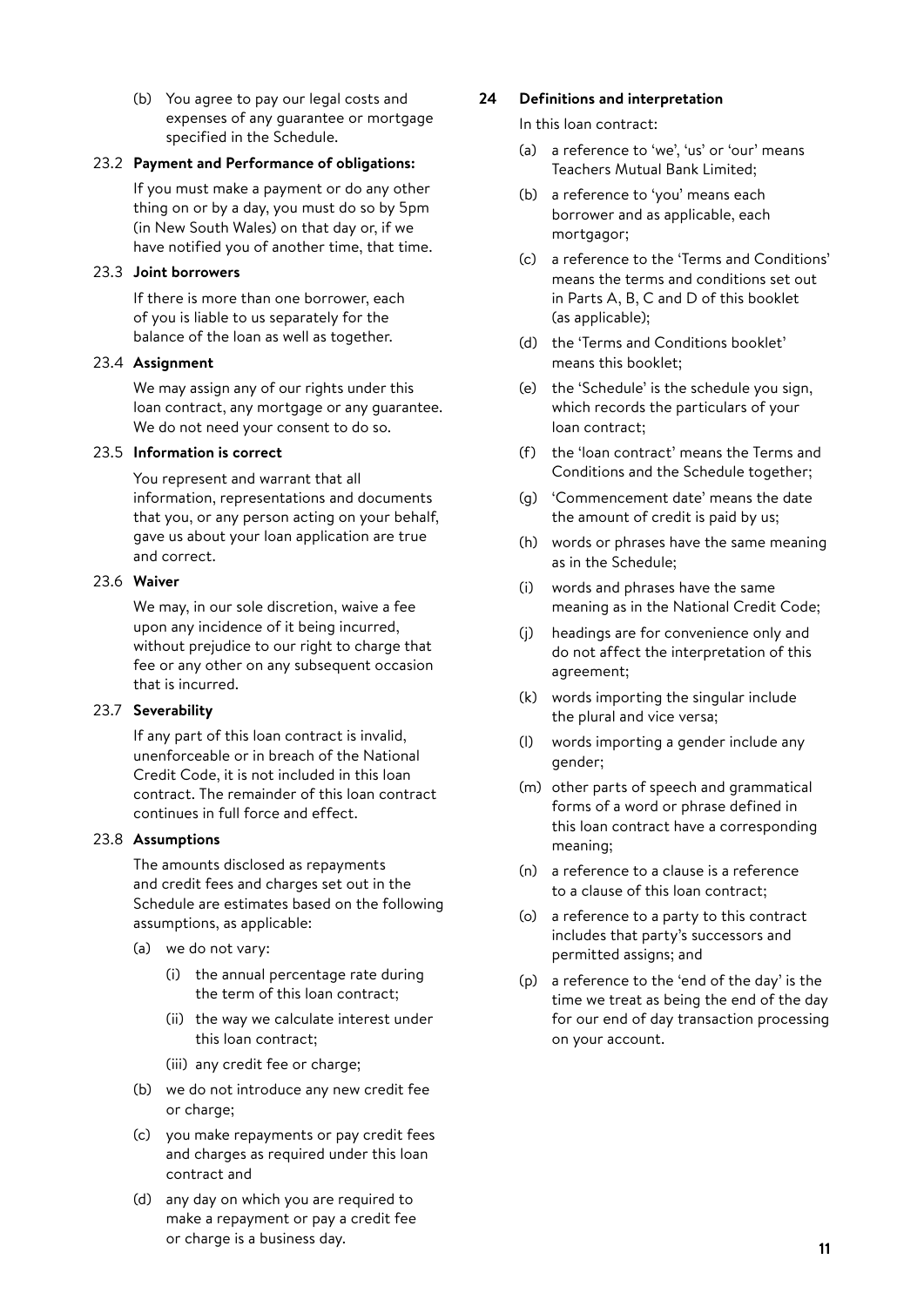# **Part D**

## **Information statement**

#### **Things you should know about your Proposed Credit Contract**

This statement tells you about some of the rights and obligations of yourself and your credit provider. It does not state the terms and conditions of your contract.

If you have any concerns about your contract, contact the credit provider and, if you still have concerns, your credit provider's external dispute resolution scheme, or get legal advice.

#### **The contract**

**1. How can I get details of my proposed credit contract?**

> The credit provider must give you a pre-contractual statement containing certain information about your contract. The pre-contractual statement, and this document, must be given to you before:

- your contract is entered into; or
- you make an offer to enter into the contract; whichever happens first.

#### **2. How can I get a copy of the final contract?**

If the contract document is to be signed by you and returned to your credit provider, you must be given a copy to keep.

Also, the credit provider must give you a copy of the final contract within 14 days after it is made.

This rule does not, however, apply, if the credit provider has previously given you a copy of the contract document to keep.

If you want another copy of your contract, write to your credit provider and ask for one. Your credit provider may charge you a fee. Your credit provider has to give you a copy:

- within 14 days of your written request if the original contact came into existence 1 year or less before your request; or
- otherwise within 30 days of your written request.

#### **3. Can I terminate the contract?**

Yes. You can terminate the contract by writing to your credit provider so long as:

• you have not obtained any credit under the contract; or

• a card or other means of obtaining credit given to you by your credit provider has not been used to acquire goods or services for which credit is to be provided under the contract.

However, you will still have to pay any fees or charges incurred before you terminated the contract.

#### **4. Can I pay my credit contract out early?**

Yes. Pay your credit provider the amount required to pay out your credit contract on the day you wish to end your contract.

#### **5. How can I find out the pay out figure?**

You can write to your credit provider at any time and ask for a statement of the pay out figure as at any date you specify. You can also ask for details of how the amount is made up.

Your credit provider must give you the statement within 7 days after you give your request to the credit provider. You may be charged a fee for the statement.

#### **6. Will I pay less interest if I pay out my contract early?**

Yes. The interest you can be charged depends on the actual time money is owing. However, you may have to pay an early termination charge (if your contract permits the credit provider to charge one) and other fees.

#### **7. Can my contract be changed by the Bank?**

Yes, but only if your contract says so.

#### **8. Will I be told in advance if my credit provider is going to make a change in the contract?**

That depends on the type of change.

For example:

- you get at least same day notice for a change to an annual percentage rate. That notice may be a written notice to you or a notice published in a newspaper.
- you get 20 days advance written notice for:
	- a change in the way in which interest is calculated; or
	- a change in credit fees and charges; or
	- any other changes made by your credit provider;

except where the change reduces what you have to pay or the change happens automatically under the contract.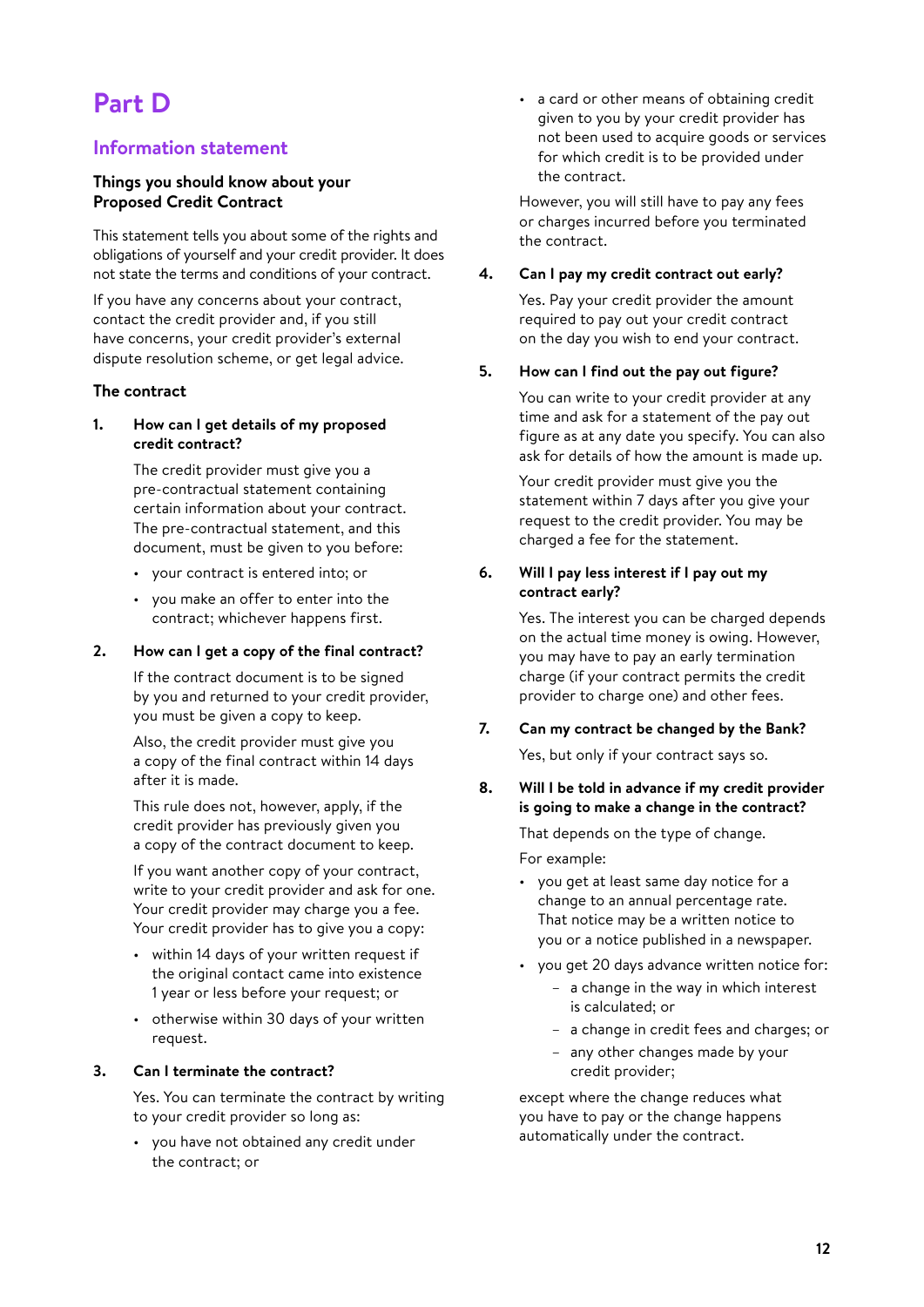#### **9. Is there anything I can do if I think that my contract is unjust?**

Yes. You should first talk to your credit provider. Discuss the matter and see if you can come to some arrangement. If that is not successful, you may contact your credit provider's external dispute resolution scheme. External dispute resolution is a free service established to provide you with an independent mechanism to resolve specific complaints. Your credit provider's external dispute resolution provider is the Australian Financial Complaints Authority (AFCA). AFCA provides Fair and independent financial services Complaint resolution that is free to consumers.

Website: www.afca.org.au Email: info@afca.org.au Telephone: **1800 931 678** (free call) In writing: **Australian Financial Complaints Authority GPO Box 3 Melbourne VIC 3001**

Alternatively, you can go to court. You may wish to get legal advice, for example from your community legal centre or Legal Aid.

You can also contact ASIC, the regulator, for information on 1300 300 630 or through ASIC's website at www.asic.gov.au the provisions of the contract.

# **Insurance**

**10. Do I have to take out insurance?**

Your credit provider can insist you take out or pay the cost of types of insurance specifically allowed by law. These are compulsory third party personal injury insurance, mortgage indemnity insurance or insurance over property covered by any mortgage. Otherwise, you can decide if you want to take out insurance or not. If you take out insurance, the credit provider cannot insist that you use any particular insurance company.

#### **11. Will I get details of my insurance cover?**

Yes, if you have taken out insurance over mortgaged property or consumer credit insurance and the premium is financed by your credit provider. In that case the insurer must give you a copy of the policy within 14 days after the insurer has accepted the insurance proposal.

Also, if you acquire an interest in any such

insurance policy which is taken out by your credit provider then, within 14 days of that happening, your credit provider must ensure you have a written notice of the particulars of that insurance.

You can always ask the insurer for details of your insurance contract. If you ask in writing your insurer must give you a statement containing all the provisions of the contract.

#### **12. If the insurer does not accept my proposal, will I be told?**

Yes, if the insurance was to be financed by the credit contract. The insurer will inform you if the proposal is rejected.

#### **13. In that case, what happens to the premiums?**

Your credit provider must give you a refund or credit unless the insurance is to be arranged with another insurer.

#### **14. What happens if my credit contract ends before any insurance contract over mortgaged property?**

You can end the insurance contract and get a proportionate rebate of any premium from the insurer.

# **Mortgages**

#### **15. If my contract says I have to give a mortgage, what does this mean?**

A mortgage means that you give your credit provider certain rights over any property you mortgage. If you default under your contract, you can lose that property and you might still owe money to the credit provider.

#### **16. Should I get a copy of my mortgage?**

Yes. It can be part of your credit contract or, if it is a separate document, you will be given a copy of the mortgage within 14 days after your mortgage is entered into.

However, you need not be given a copy if, when the credit provider has previously given you a copy of the mortgage document to keep.

#### **17. Is there anything that I am not allowed to do with the property I have mortgaged?**

The law says you cannot assign or dispose of the property unless you have your credit provider's, or the court's, permission. You must also look after the property. Read the mortgage document as well. It will usually have other terms and conditions about what you can or cannot do with the property.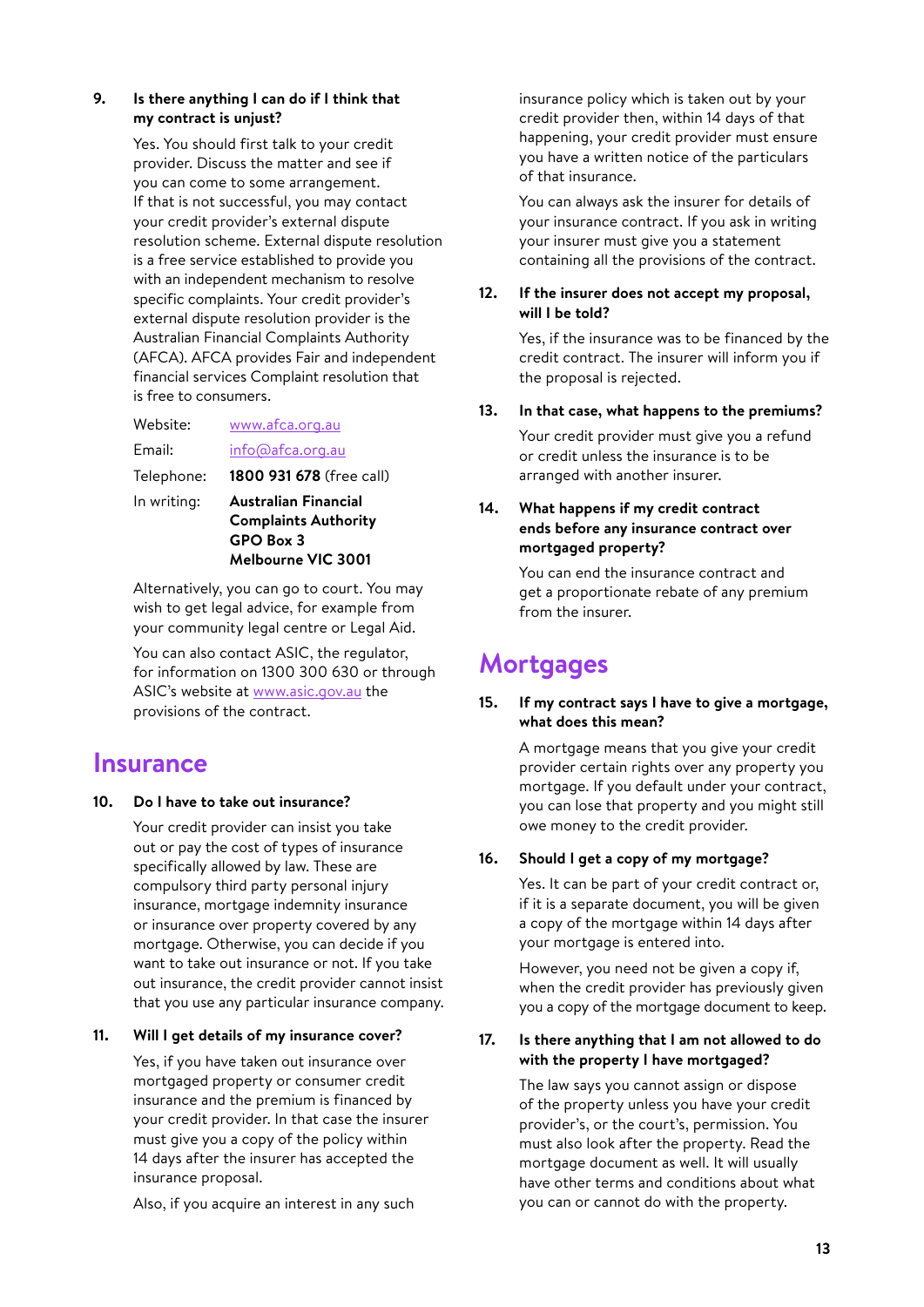#### **18. What can I do if I find that I cannot afford my repayments and there is a mortgage over property?**

See the answers to questions 22 and 23. Otherwise you may:

- if the mortgaged property is goods give the property back to your credit provider, together with a letter saying you want the credit provider to sell the property for you;
- sell the property, but only if your credit provider gives permission first;

#### OR

• give the property to someone who may then take over the repayments, but only if your credit provider gives permission first.

If your credit provider won't give permission contact their external dispute resolution scheme for help.

If you have a guarantor, talk to the guarantor who may be able to help you.

You should understand that you may owe money to your credit provider even after mortgaged property is sold.

#### **19. Can my credit provider take or sell the mortgaged property?**

Yes, if you have not carried out all of your obligations under your contract.

#### **20. If my credit provider writes asking me where the mortgaged goods are, do I have to say where they are?**

Yes. You have 7 days after receiving your credit provider's request to tell your credit provider.

If you do not have the goods you must give your credit provider all the information you have so they can be traced.

#### **21. When can my credit provider or its agent come into a residence to take possession of mortgaged goods?**

Your credit provider can only do so if it has the court's approval or the written consent of the occupier which is given after the occupier is informed in writing of the relevant section in the National Credit Code.

# **General**

#### **22. What do I do if I cannot make a repayment?**

Get in touch with your credit provider immediately. Discuss the matter and see if you can come to some arrangement. You can ask your credit provider to change your contract in a number of ways, for example:

- to extend the term of the contract and reduce payments; or
- to extend the term of your contract and delay payments for a set time; or
- to delay payments for a set time.
- **23. What if my credit provider and I cannot agree on a suitable arrangement?**

If the credit provider refuses your request to change repayments, you can ask the credit provider to review this decision if you think it is wrong. If the credit provider still refuses your request you can complain to the external dispute resolution scheme that your credit provider belongs to. Further details about this scheme are set out below in question 25.

#### **24. Can my credit provider take action against me?**

Yes, if you are in default under your contract. But the law says that you cannot be unduly harassed or threatened for repayments. If you think you are being unduly harassed or threatened, contact the credit provider's external dispute resolution scheme or ASIC, or get legal advice.

#### **25. Do I have any other rights and obligations?**

Yes. The law will give you other rights and obligations. You should also READ YOUR CONTRACT carefully.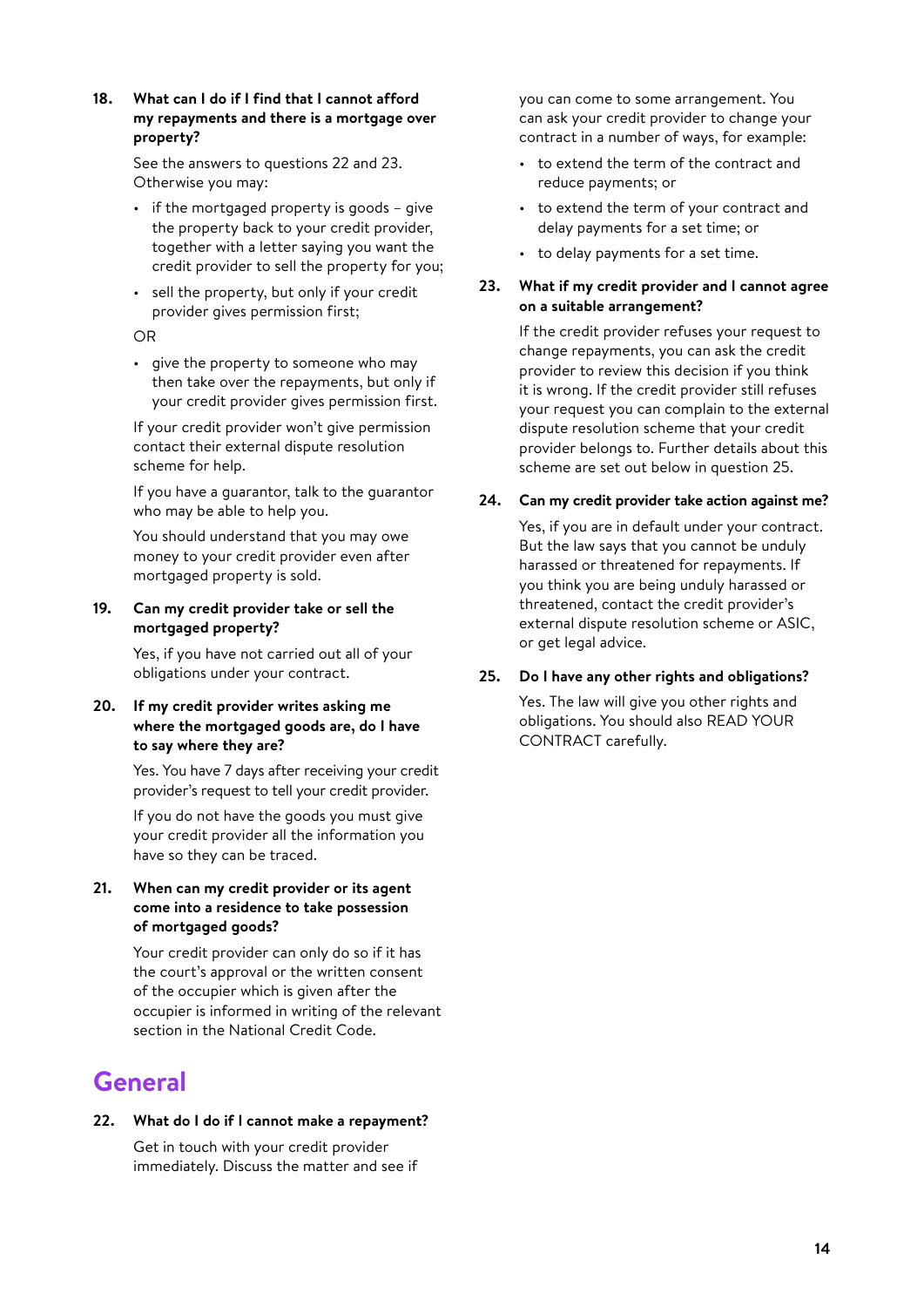If you have any complaints about your credit contract, or want more information, contact your credit provider.

You must attempt to resolve your complaint with your credit provider before contacting your credit provider's external dispute resolution scheme. If you have a complaint which remains unresolved after speaking to your credit provider, you can contact your credit provider's external dispute resolution scheme or get legal advice.

External dispute resolution is a free service established to provide you with an independent mechanism to resolve specific complaints.

Your credit provider's external dispute resolution provider is the Australian Financial Complaints Authority (AFCA).

AFCA provides Fair and independent financial services Complaint resolution that is free to consumers.

| In writing: | Australian Financial<br><b>Complaints Authority</b><br>GPO Box 3 |
|-------------|------------------------------------------------------------------|
| Telephone:  | 1800 931 678 (free call)                                         |
| Fmail:      | info@afca.org.au                                                 |
| Website:    | www.afca.org.au                                                  |

**Melbourne VIC 3001**

Please keep this information statement. You may want some information from it at a later date.